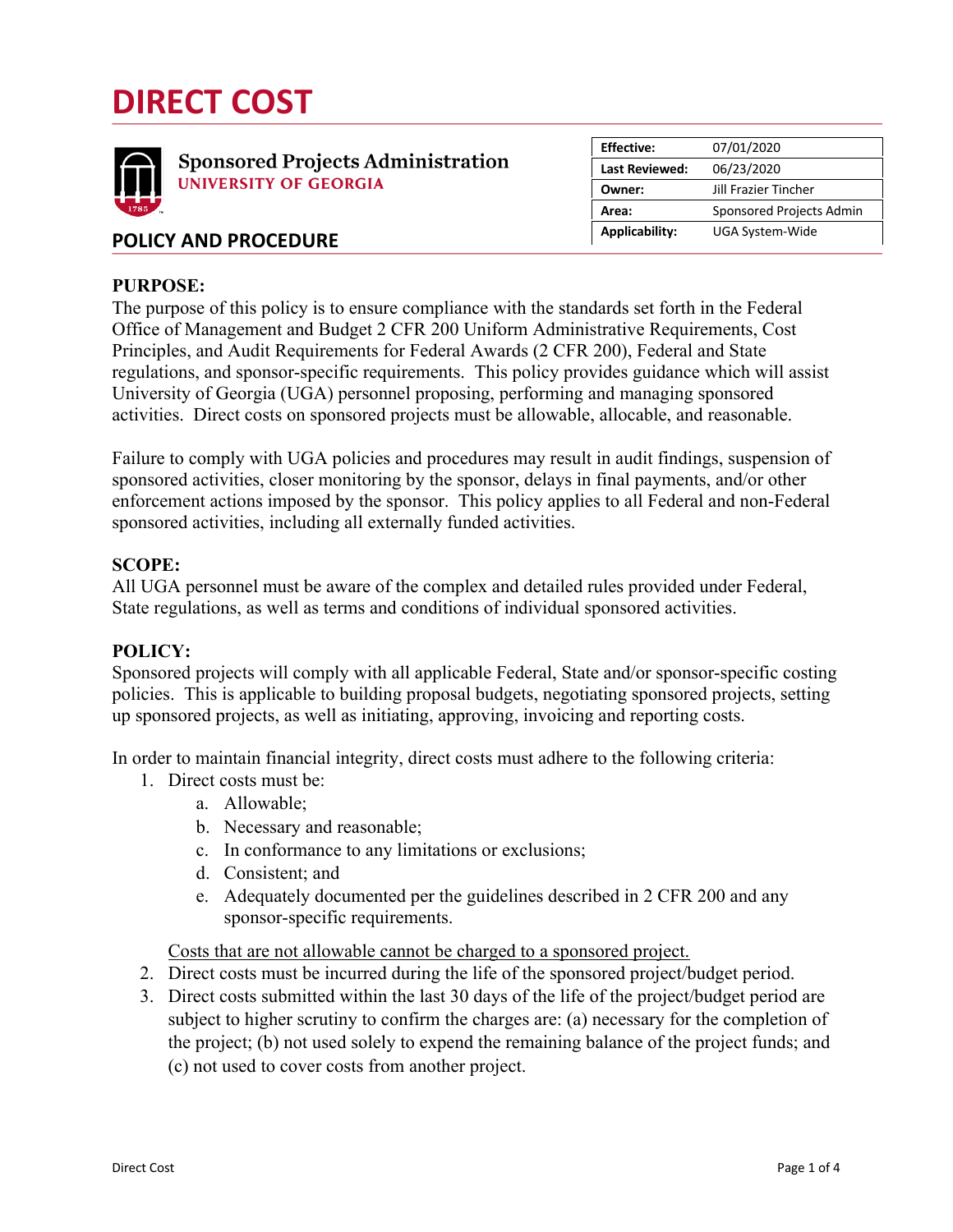- 4. Equipment purchases within the last six months of the life of the project/budget period require written justification from the PI/unit and may require prior authorization from the sponsor, which will be obtained by Sponsored Projects Administration (SPA).
- 5. Prior authorization from the sponsor is often required for participant support costs, foreign travel, pre award spending, changes in scope, significant rebudgeting, etc. Sponsored Projects Administration (SPA) will obtain all prior authorizations.
- 6. Direct cost allocation must adhere to applicable Federal and State regulations and other sponsor-specific requirements, UGA policies and University System of Georgia (USG) policies.
- 7. Direct costs must be charged to the appropriate chartstring within the UGA Financial Management System. Direct costs that may be attributed to more than one project must be allocated based on a reasonable proportion of the benefits received.
- 8. Direct costs must be properly justified with sufficient supporting documentation. This includes, at a minimum, invoices, statements, and receipts along with appropriate classification. In some cases, a detailed explanation may be required in order for a reviewer to understand the purpose of the cost and conclude whether it is appropriate for the project.
- 9. Costs must be treated consistently as direct or indirect (Facilities & Administrative) costs:
	- a. §200.414 (b) recognizes it is not possible to specify the types of costs that may be classified as indirect in all situations, but states that typically general expenses and general administration costs would not be charged directly, but would be supported through Indirect/F&A Costs. Costs incurred for the same purpose, in like circumstances, must be treated uniformly as either direct or Indirect/F&A Costs. Costs included as an Indirect/F&A Cost in UGA's federally negotiated Indirect/F&A Cost Rate Agreement are not normally treated as a direct cost on awards funded by Federal funds. Direct charging of these costs may be appropriate only if all of the following conditions are met:
		- i. Administrative or clerical services are integral to a project or activity;
		- ii. Individuals involved can be specifically identified with the project or activity;
		- iii. Such costs are explicitly included in the budget or have the prior written approval of the Federal awarding agency; and
		- iv. The costs are not also recovered as Indirect/F&A Costs.
	- b. Salary costs for administrative and clerical personnel are normally treated as Indirect/F&A Cost and should not be directly charged to the sponsored projects unless all of the requirements of 9a above are met.
- 10. Direct costs must be correctly categorized by utilizing UGA's financial management system;
	- a. Direct costs must be categorized appropriately in order to invoice and report the financial activity for sponsored projects.
	- b. Unallowable costs must not be disguised as allowable by purposefully altering UGA's coding. It is the PI/unit's responsibility (a) to know what costs are needed in the performance of the project and (b) to ensure the integrity of the accounting codes entered for those costs.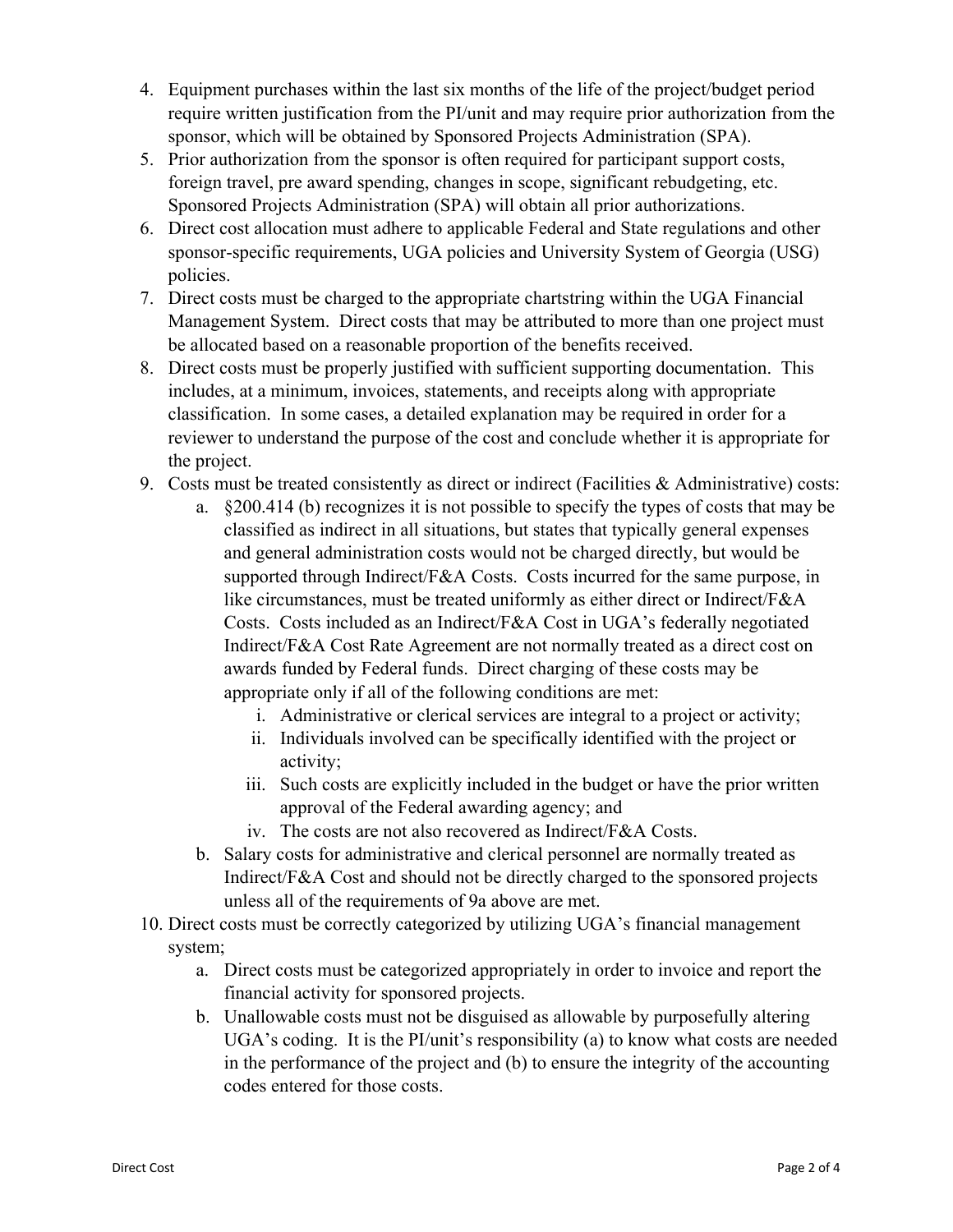The following are examples of allowable direct costs on sponsored projects when they are necessary for the performance of the project, meet the requirements of 2 CFR 200, as well as conform to sponsor-specific requirements:

- Compensation personal services
- Compensation fringe benefits
- Equipment and other capital expenditures
- Maintenance and repair
- Materials and supplies
- Professional Services
- Publication and printing may be incurred after the life of the project/budget period provided cost was incurred before the closeout of the award
- Student Activity
- Travel

The following costs are examples of unallowable charges on sponsored projects either as direct costs or as part of the Indirect/F&A Cost rate:

- Advertising and public relations, other than advertising for help wanted or for the procurement of the goods or services necessary for the performance of the award (i.e. human subjects)
- Alcoholic beverages
- Bad debt expense
- Contributions, donations or gifts
- Entertainment, unless specifically provided for in the award
- Fines, penalties, damages or other settlements
- Goods and services for personal use, such as automobiles
- Interest on borrowed capital, temporary use of endowment funds, or use of UGA funds
- Memberships in social, dining or country clubs or organizations

In addition to the specific costs listed above, costs associated with the following activities are examples of unallowable direct charges to sponsored projects:

- Alumni activities
- Commencement and convocation costs
- Executive and legislative lobbying
- Fundraising and investment management
- Losses on other awards or contracts
- Costs for prosecuting claims against the federal government

# **DEFINITIONS:**

Direct Costs are costs that can be identified with a specific sponsored project, and can be directly assigned to essential activities with relative ease and a high degree of accuracy. Costs incurred for the same purpose in like circumstances must be treated consistently as either direct or indirect/F&A costs. Typical costs charged directly to sponsored activities include personnel (salaries and fringe benefits); materials and supplies; scientific equipment; travel; and other expenses necessary to conduct the sponsored activity.

Indirect/F&A Costs (Facilities & Administrative) are costs incurred for a common or joint purpose benefiting more than one activity/project and therefore, cannot be easily and readily